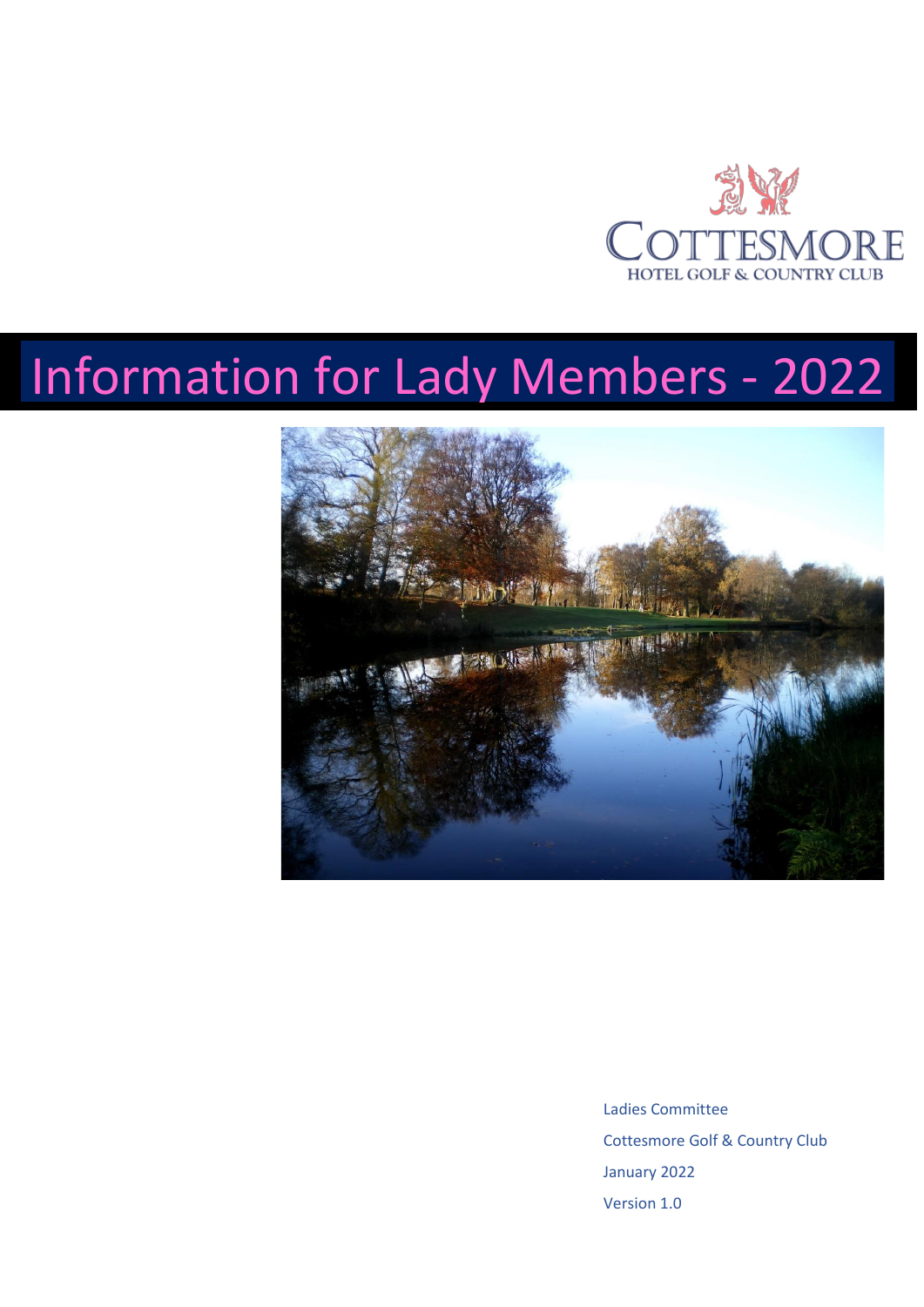# **Record of Updates**

| <b>Version</b> | <b>Amendments</b>               | <b>Date</b> | By whom |
|----------------|---------------------------------|-------------|---------|
| 1.0            | <b>Original 2022</b><br>version |             |         |
|                |                                 |             |         |
|                |                                 |             |         |
|                |                                 |             |         |
|                |                                 |             |         |
|                |                                 |             |         |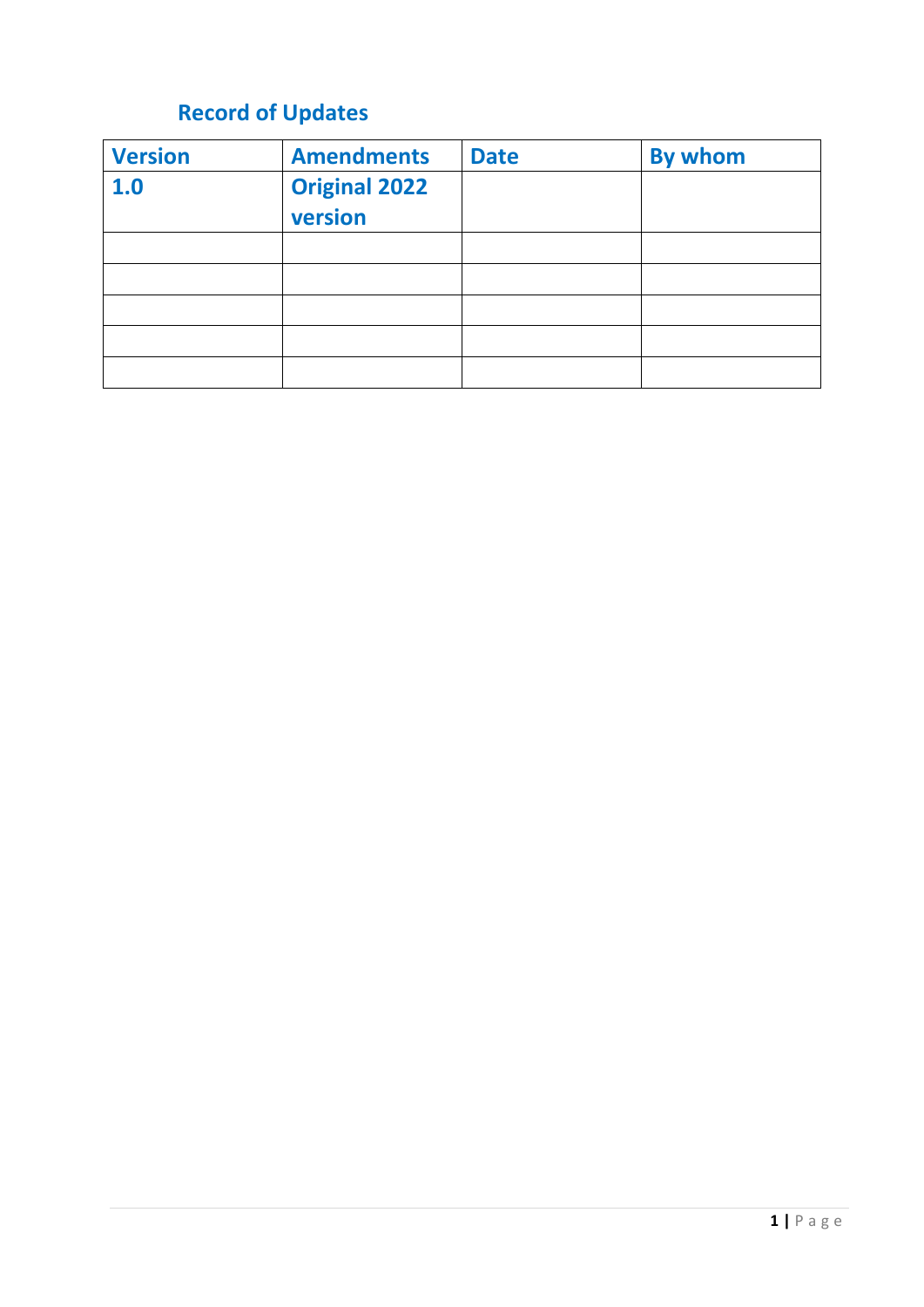## **Contents**

| 6  |
|----|
|    |
|    |
|    |
| -8 |
| 9  |
|    |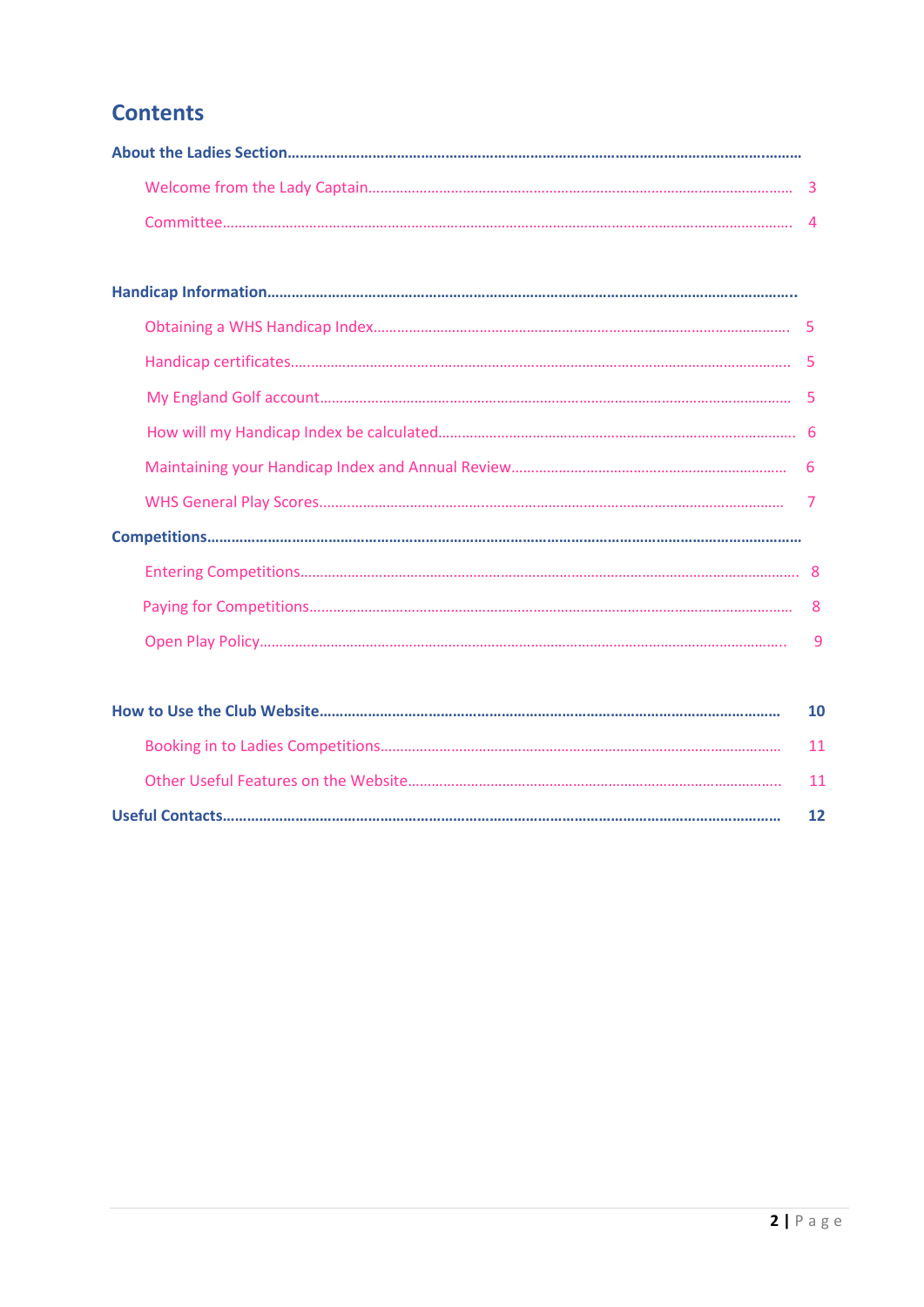## **About the Ladies Section**

### **Welcome from the Lady Captain**

My name is Penny Gaunt and I am Lady Captain for 2022. I would like to extend a warm welcome to all golfers and explain a little bit about how our ladies section operates. The main detail about our section is in the 'Information for Lady Members 2022' document which can be found in the notice board on the members website

In January of each year we produce a diary of all the events, competitions and matches for the year ahead. Make sure you have received a copy of this; it is also available digitally.

Throughout the year we have monthly medals and stablefords played on both Thursdays and at the weekends, as well as a number of trophy competitions. There are a number of fun events too, especially in the winter months. There is a programme of events for both the Phoenix 9 hole course and the Griffin 18 hole course.

Our aim is to be as inclusive as possible. We are a friendly section and do all we can to enable new members to feel welcome and get to know the other ladies in the section. The details about how to sign up for competitions and how to get a handicap, if you do not already have one, are in the 'Information for Lady Members' document on the website

There are also opportunities to play at other clubs. We arrange friendly matches against other clubs, taking it in turns to play at home and away in alternate years. We participate in Sussex based competitions, including division matches, depending on handicap, and the Morrice Fours. We also play in national competitions such as the Daily Mail Foursomes, Coronation Foursomes and PING 4BBB.

We are a very sociable group who are happy to help you make the most of your golfing membership and encourage you to get involved. We are keen to help new members become integrated within the section and there will always be someone to show you the ropes and point you in the right direction.

Please do not hesitate to contact me if you would like more information

Penny Gaunt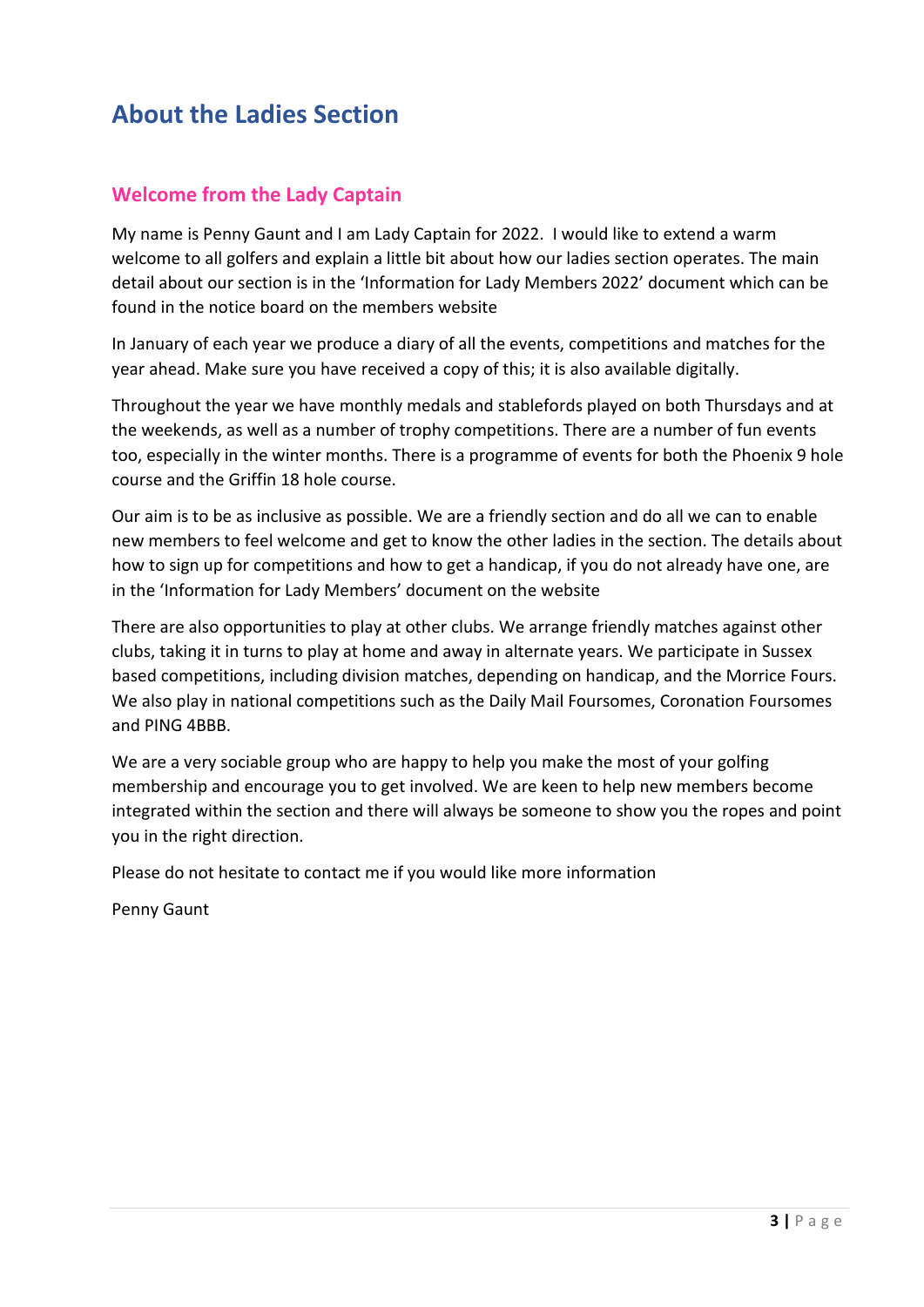#### **Committee**

The Lady Captain is supported by a committee which is voted in at the Ladies AGM held in January each year. This is when the captaincy changes over and when the audited accounts for the previous year are presented and agreed. Trophies won during the past year are also presented at the AGM.

The committee consists of 5 officers – Captain, Vice-Captain, Honorary Secretary, Honorary Treasurer, and the Handicap Secretary – plus a minimum of 2 committee members and the nonvoting immediate past captain. A minimum of 4 committee members constitute a quorum.

A Handicap Sub-Committee formed from a subset of the main committee also meets for the purpose of reviewing handicaps.

The Ladies Section is run according to its constitution which is reviewed annually and updated as necessary and the Ladies Committee transact all Ladies Section golfing matters within the Terms & Conditions of the Golf Membership of Cottesmore Hotel Golf & Country Club.

2021 Committee is:

| Lady Captain                 | Penny Gaunt                            |
|------------------------------|----------------------------------------|
| Vice-Captain                 | Christine Knight                       |
| <b>Honorary Secretary</b>    | Carolyn Angus                          |
| <b>Honorary Treasurer</b>    | Linda Clinton                          |
| <b>Handicap Secretary</b>    | Ruth Leatherbarrow                     |
| <b>Competition Secretary</b> | <b>Catherine Malins</b>                |
| <b>Trophy Secretary</b>      | Jan Brice (and Immediate past captain) |
| 9 Hole Liaison               | Barbara Munro                          |
| Committee member             | Jill Lewis                             |
| <b>Committee Member</b>      | Linda Atkins                           |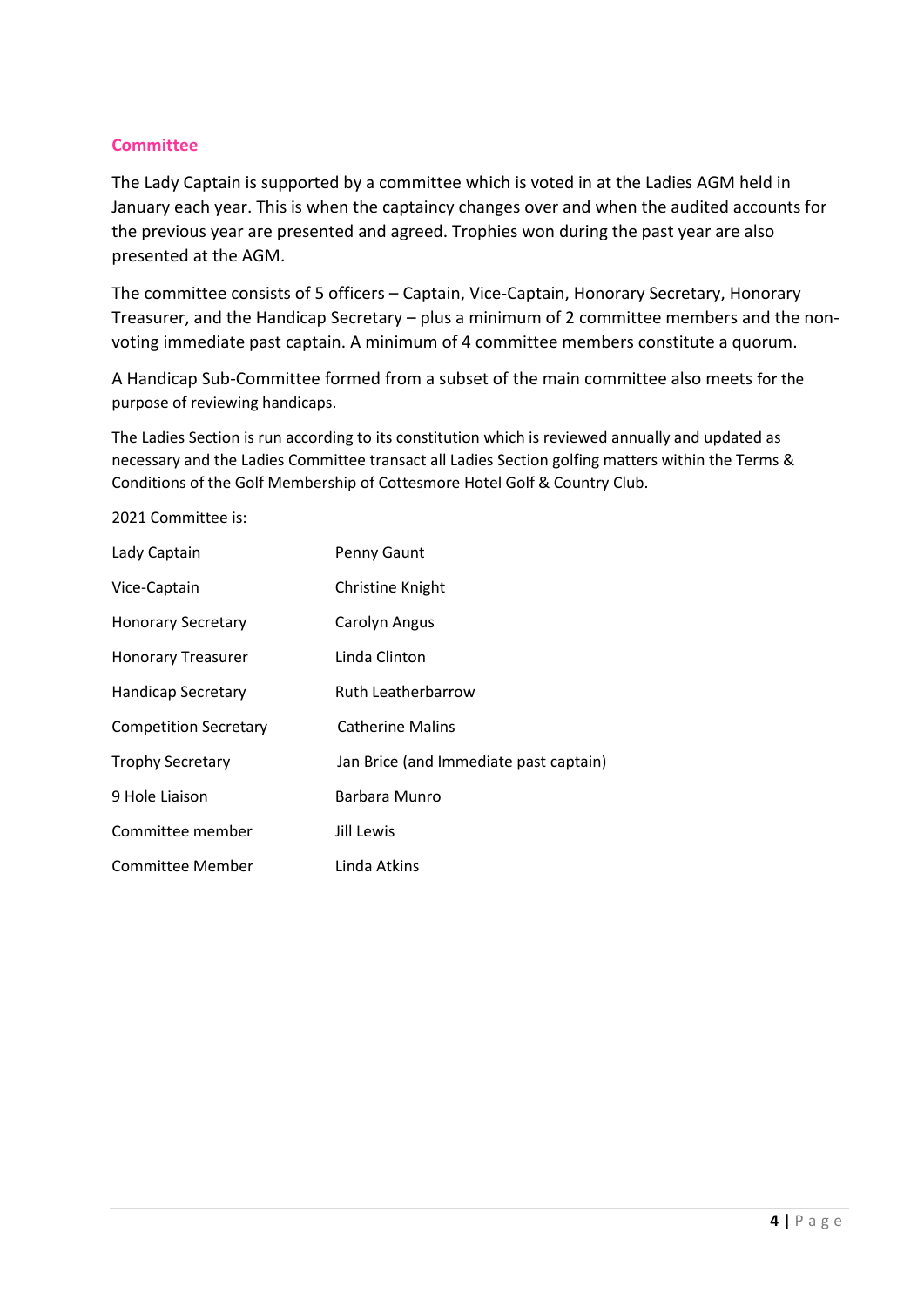## **Handicaps**

The World Handicapping System (WHS) was implemented in Great Britain and Ireland on November 2<sup>nd</sup> 2020. This replaced the old CONGU® handicap system.

In order to be allocated a WHS Handicap Index you must be a member of a golf club affiliated to one of the 'home' unions/associations, eg, English Golf Union.

If you already have a WHS handicap index then the Handicap Secretary will require your National ID/CDH number in order to transfer your details. If you wish to obtain a handicap then please read on, or alternatively speak to the Handicap Secretary who will explain what is required.

#### **Obtaining a WHS Handicap Index**

- Score cards totalling 54 holes need to be returned to the Ladies Handicap Committee before an initial Handicap Index can be awarded.
- 9 hole cards from either the Phoenix or the front 9 or back 9 of the Griffin are acceptable.
- Each card must be marked and signed by a responsible person acceptable to the Handicap Committee. The cards should normally be submitted within a period of 6 months. The marker may only mark the score of one player in a round. Each round must be played from the Red tees.
- The course must be in a suitable condition. There can only be a maximum of 2 temporary greens and the course must not have been reduced, or increased, by more than 100 yards from its measured length or 50 yards for a 9-hole round.
- Cards must be marked with the following in mind:
	- o Every hole must be completed.
	- o Card must be marked 'FOR HANDICAP PURPOSES'.
	- $\circ$  Cards must be dated and signed by both player and marker and their surnames printed clearly under their signature.
	- o Completed scorecards must be submitted to the ladies Handicap Secretary. They should be left in the Ladies post box situated outside the Pro Shop

#### **Handicap Certificates**

Are available from the Handicap Secretary NOT from the Club website.

#### **My England Golf Account**

You are strongly advised to activate your 'My England Golf' Account - see this link [https://www.englandgolf.org/my-account/](https://emea01.safelinks.protection.outlook.com/?url=https%3A%2F%2Fwww.englandgolf.org%2Fmy-account%2F&data=04%7C01%7C%7C51128be2d46c47328e2208d95fd7d4bc%7C84df9e7fe9f640afb435aaaaaaaaaaaa%7C1%7C0%7C637646202849507831%7CUnknown%7CTWFpbGZsb3d8eyJWIjoiMC4wLjAwMDAiLCJQIjoiV2luMzIiLCJBTiI6Ik1haWwiLCJXVCI6Mn0%3D%7C1000&sdata=f43WQ8XvPD6HOpSd%2FjbH0B2RibjNx%2F2yYIHtyaBTkdw%3D&reserved=0)

and then also download the 'MyEG' App to your phone so that you can monitor your Handicap progression.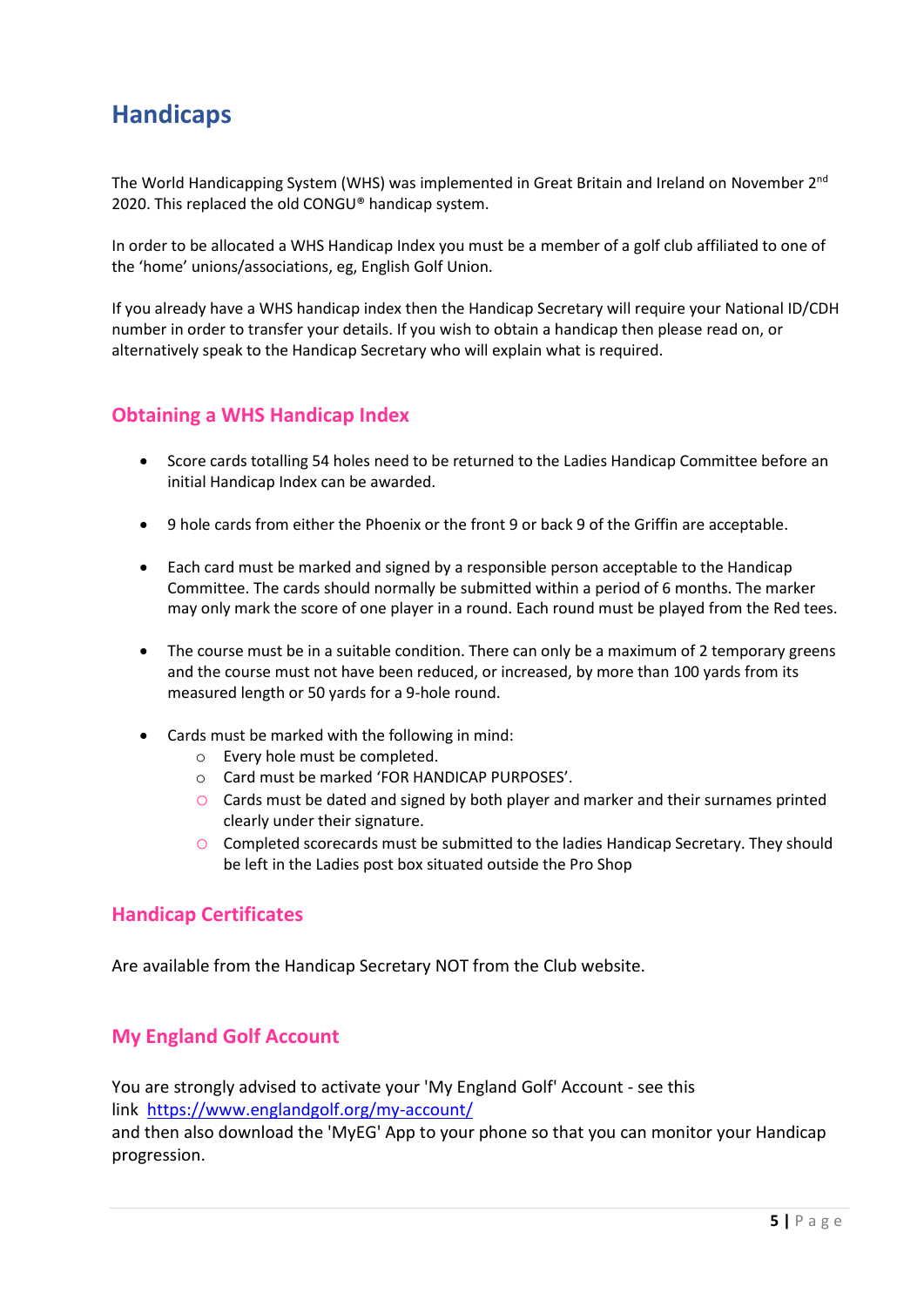### **How will my Handicap Index be calculated?**

For new golfers who have submitted 54 holes to gain their Handicap Index, their initial Index will be the lowest of their three rounds minus two strokes and continue to be built until the preferred 20 scores are achieved.

| Number of score differentials in | Score differential(s) to be used | Adjustment |
|----------------------------------|----------------------------------|------------|
| scoring record                   | in Calculation of Handicap Index |            |
|                                  | Lowest 1                         | $-2.0$     |
| 4                                | Lowest 1                         | $-1.0$     |
| 5                                | Lowest 1                         | 0          |
| 6                                | Average of lowest 2              | $-1.0$     |
| 7 or 8                           | Average of lowest 2              | 0          |
| 9 to 11                          | Average of lowest 3              |            |
| 12 to 14                         | Average of lowest 4              |            |
| 15 or 16                         | Average of lowest 5              |            |
| 17 or 18                         | Average of lowest 6              |            |
| 19                               | Average of lowest 7              | U          |
| 20                               | Average of lowest 8              |            |

A Handicap Index is calculated from the best eight scores from the last 20 rounds. As a new score is submitted, a player's Handicap Index will automatically update to the most recent 20 scores. A player's Handicap Index will update promptly overnight after the submission of an acceptable score and be ready before the next time they play.

When allocating a new Handicap Index, the Handicap Committee will consider all the information available to it in relation to the player's ability and any previously held handicap before allotment of a handicap index. The Handicap Committee may allot a player a Handicap Index lower than that calculated by the computer if it has reason to consider that a lower handicap is more appropriate to the player's ability. In exceptional circumstances a higher handicap index may be allotted than that indicated. The Handicap Committee will subsequently review the scores returned by members with a new handicap index and may determine that an adjustment is required.

The maximum WHS Handicap that can be allotted is 54. Even when cards submitted for handicap allocation do not justify a handicap of 54 we may, at our discretion, allot a WHS handicap to the player. However, we have the absolute discretion to refuse to allocate a handicap index should we consider the player has not attained a suitable standard of play.

#### **Maintaining your Handicap Index and Annual Review**

Your handicap index should reflect your current playing ability and it is your responsibility to play in handicap counting competitions or submit General Play scores to keep your handicap index relevant. Although, there is no longer any requirement to submit cards to retain a handicap index, the Ladies Section does have its own competition handicap conditions which require you to submit a minimum of 3 qualifying scores in the preceding rolling year in order to win most of our trophy competitions. In the case of our club championship you need to submit 3 x 18 holes at Cottesmore in the preceding 12 month period.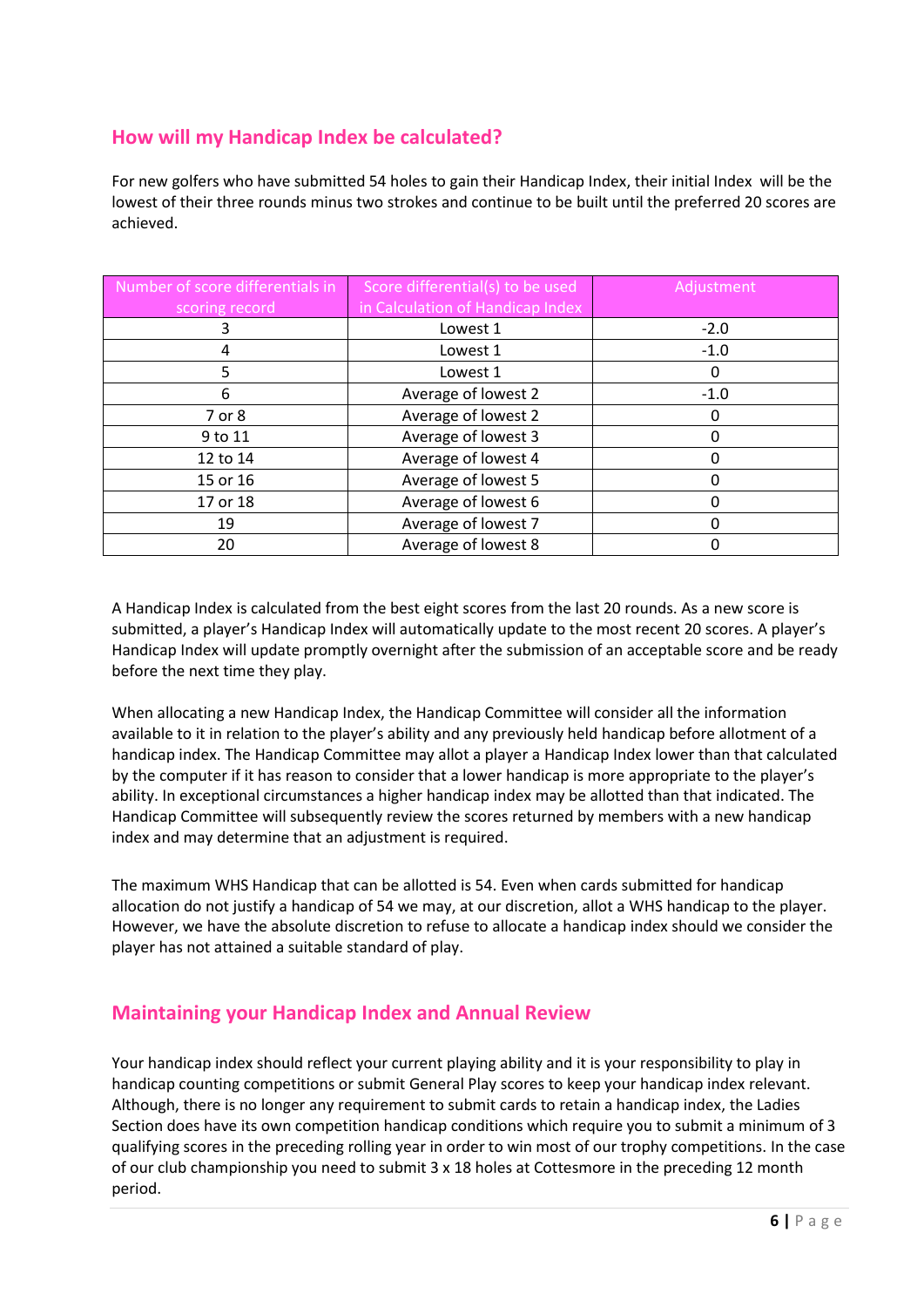Handicaps are subject to Annual Review when the Handicap Committee consider reports produced WHS to determine whether players' handicaps should increase, decrease, or stay as they are. If you consider your handicap index requires adjustment you should make your case to the Handicap Secretary who will consider the evidence in conjunction with other members of the Handicap Committee.

#### **WHS General Play Scores**

There is no limit to the number of General Play scores which can be returned. These can be played over either 9 or 18 holes and can be either medal or stableford format.

A scorecard can be submitted to count for handicap purposes when golfers are playing a casual round, or competitively, but not in an event organised by a Club Committee.

A General Play Score is not acceptable for handicap purposes if the player breaches the Rules of Golf and the correct penalty is not applied under the Rules of Golf, or deliberately ignores a Rule of Golf.

Please note that it is necessary to show your intention to play a General Play round before you play

• Sign In before play on the PSI machine in the Pro Shop, via the Club website red 'Score Entry' button **\*\***

Then play your round with a Marker as usual

- Complete your card in the usual way.
- The card must be signed by both you as Player and by your Marker.
- Enter your score in the PSI machine in the Pro Shop, or via the Club website as soon as possible after your round.
- The scorecard should be left in the 'Ladies Cards' post box outside the Pro Shop.

If you plan to submit a General Play Score at an *Away course,* please follow their instructions for submitting a General Play Score**. Or**, you can pre-register then submit a score for handicap purposes on the England Golf 'My EG' mobile App **\*\***

#### **\*\* NB**

- Geo-location will ensure you can only pre-register and post a round within close proximity to the course.
- A time lag will ensure you have to spend a reasonable amount of time before submitting a score.
- All scores must be verified by a playing partner who also holds a WHS index and has witnessed the round.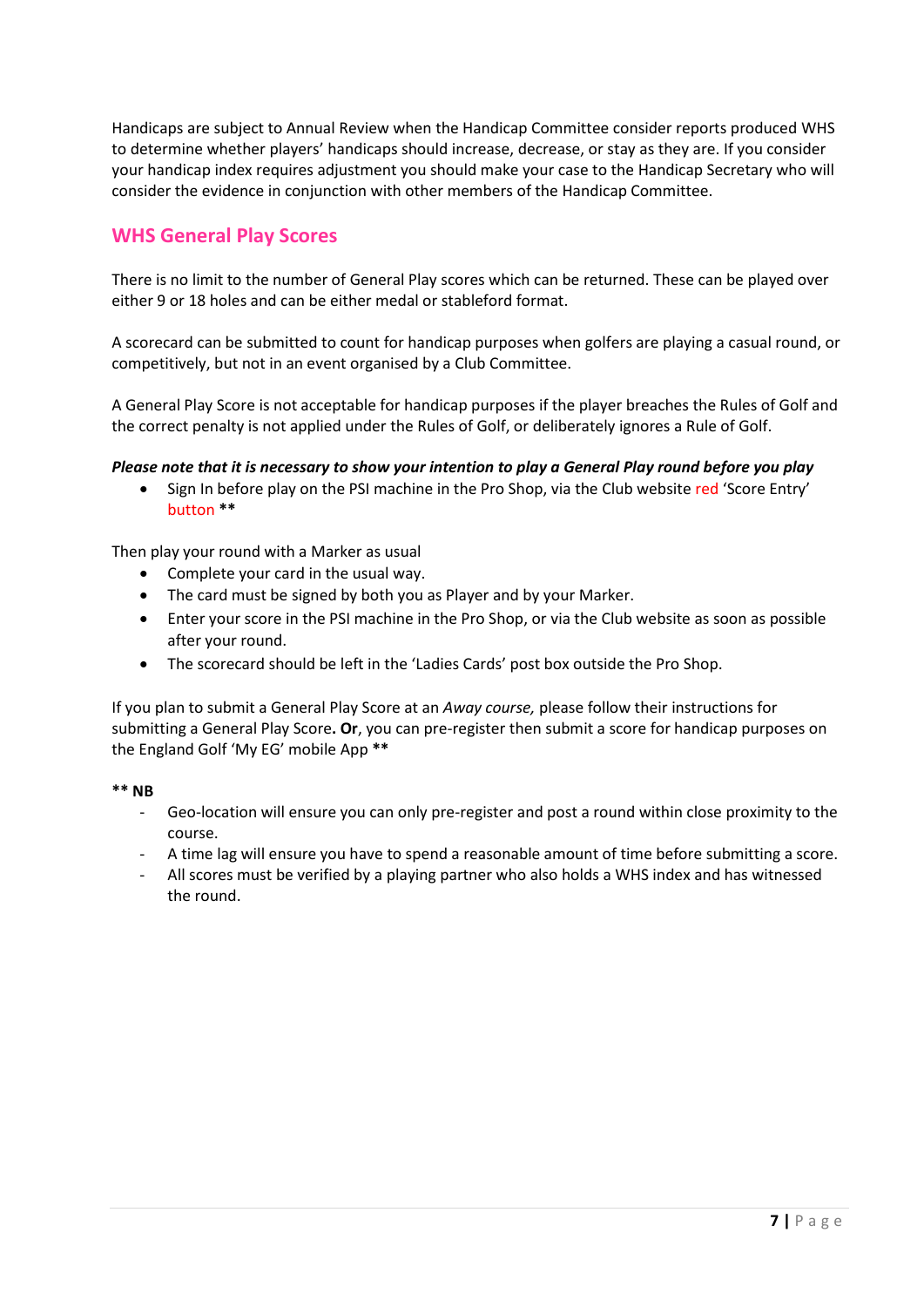## **COMPETITIONS**

#### **Entering Competitions**

Ladies 'sign up' for the majority of competitions by going online to the club website (see also booking into competitions below) and booking a slot within the particular competition. Provided a competition has not gone past its 'closed' date, ladies can also withdraw themselves online. For Thursday medals and stablefords, ladies can book themselves and up to two others on a specific tee time within the ladies block of times. For drawn competitions ladies just book themselves into the block and a draw is made after the closing date and a start sheet is then available to view, also on the website. Please see the separate section towards the end of this document for more information on **How to use the Club Website.**

## Paying for competitions

Cottesmore Ladies' Section no longer accepts cash payments. The instructions below outline how we operate:

All payments will now be either by bank transfer or by cheque to the Ladies' Section's bank account:

Name: **Cottesmore Golf & Country Club Ladies Section**

Sort Code: **40-18-22**

Account No: **11352792**

The Treasurer will maintain an 'Entry Fees Account' for each lady which will be used to pay for all entry fees and the Annual Levy. The Annual Levy (currently £8) will be taken automatically from your first payment. The Committee have agreed that Juniors will not pay the Levy.

Payments to top up your balance can be made at any time throughout the year. If you use cheques for payment, please use as few as possible through the year as our bank now charges us for each cheque we pay in.

Cheques should be placed in the Ladies' Correspondence Folder which is held in the office – email the Treasurer [\(leclinton@btopenworld.com](mailto:leclinton@btopenworld.com)) to ensure she collects it as soon as possible.. Your 'Entry Fees Account' will be updated as soon as the cheque is received. PLEASE DO NOT LEAVE THEM IN THE PRO SHOP.

When you make a bank transfer, please use a reference which makes the purpose clear, eg 'Smith Top Up'. Always email the Treasurer ([leclinton@btopenworld.com\)](mailto:leclinton@btopenworld.com) with details of the amount so that she can ensure your 'Entry Fees Account' is updated.

It is the player's responsibility to ensure there are sufficient funds in their account to cover imminent entry fees. Email the Treasurer at any time if you wish to know your balance.

For drawn competitions, your Entry Fees Account will be debited when the draw is published. Should the competition be cancelled, or exceptional circumstances cause you to be unable to play (eg illness), your entry fee will be refunded to your account.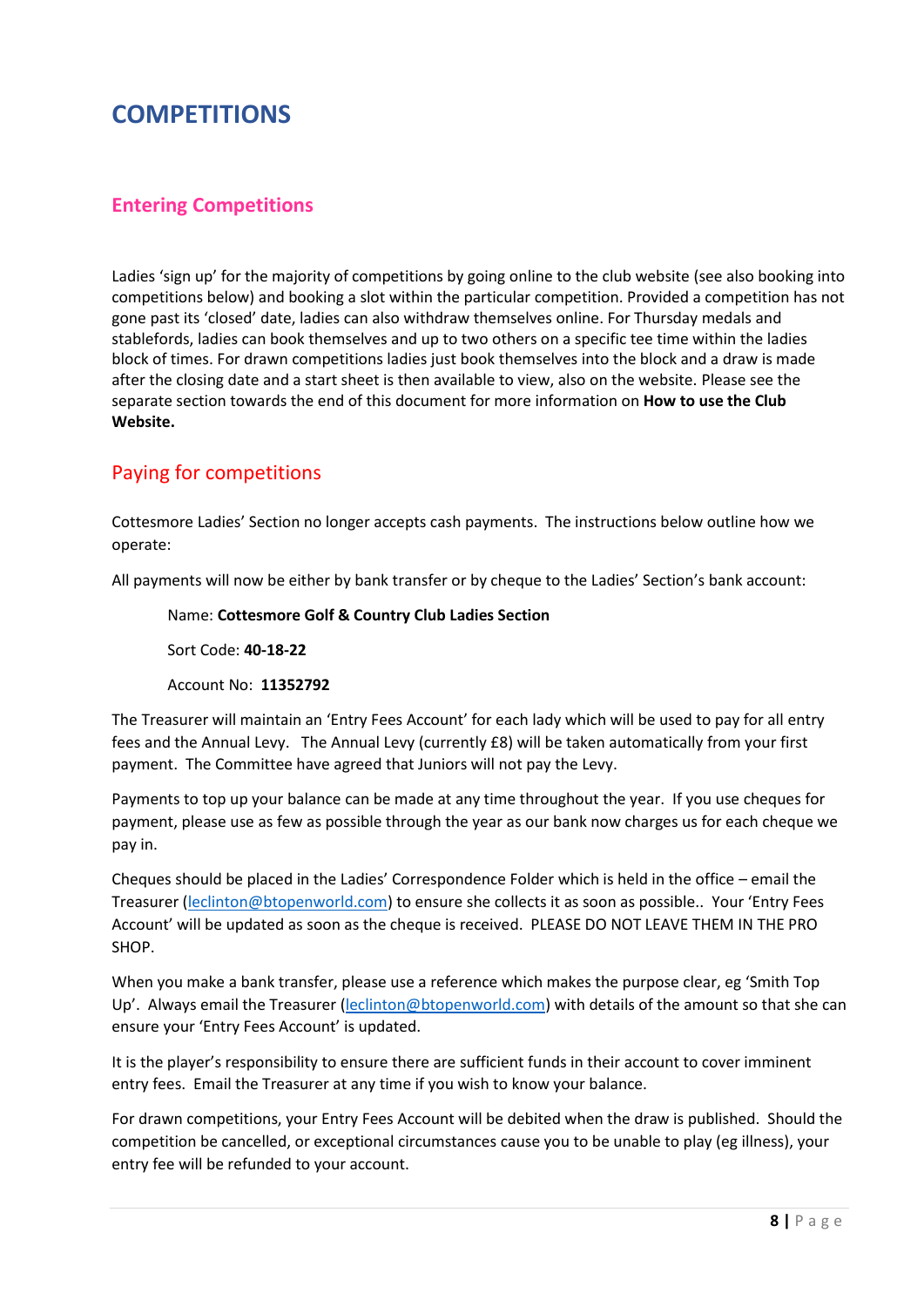For other competitions, including Medals and Stablefords, your Entry Fees Account will be debited on the day of play. The Treasurer will use the competition results sheet as the record of who has played.

Any funds remaining on the player's account at the end of the season (December) will be rolled over to the following year.

NOTE: The Men's Section use a Competitions Purse for each of their members which is accessed and reported via the club web site. PLEASE DO NOT USE THIS FOR COMPETITIONS RUN BY THE LADIES' **SECTION** 

## **Open Play Policy**

Open Play is the name we give to playing golf at any time on the day of the competition; that is, outside of the ladies designated tee times. One of the aims of our ladies section is to be as inclusive as possible and to encourage lady members to participate in our competitions. Our Open Play policy allows ladies otherwise restricted by membership conditions, work commitments or other appointments etc, to participate earlier or later in the day. Open Play only applies to our monthly medals and stablefords. It does not apply to any other competitions such as the trophy and other drawn competitions.

One of the consequences of Open Play is that prizes for medals and stablefords may not be awarded on the day if players are competing later in the day. However, the committee decided this was not sufficient reason to abandon the policy and discriminate against ladies whose participation may be restricted. The entry fees from medals and stablefords provide much of the income which funds the ladies section and we did not want to see a decrease in that income. Whenever possible the majority of ladies do participate within the designated tee times and wish to associate and socialise with other members of the ladies section.

The lady member **must advise the Handicap Secretary**, at least 24 hours in advance of her intention to play under this agreement – this is to ensure the competition does not get closed on the system too soon. This notification can be by email or text, advising the name of the competition, the intended time of play, and the name of the marker who must be a member of the club with a handicap index. The player must enter the competition on the PSI and have sufficient credit in her Entry Fees Account. The player must enter her score into the PSI immediately after play and place her card in the ladies post box outside the Pro Shop. If at all possible the card should also be photographed and sent to the Handicap Secretary. The Handicap Secretary will close the competition as soon as deemed possible on the day of the competition, though on some rare occasions this may have to be the next day. Results of the competition will appear on the website once it has been closed.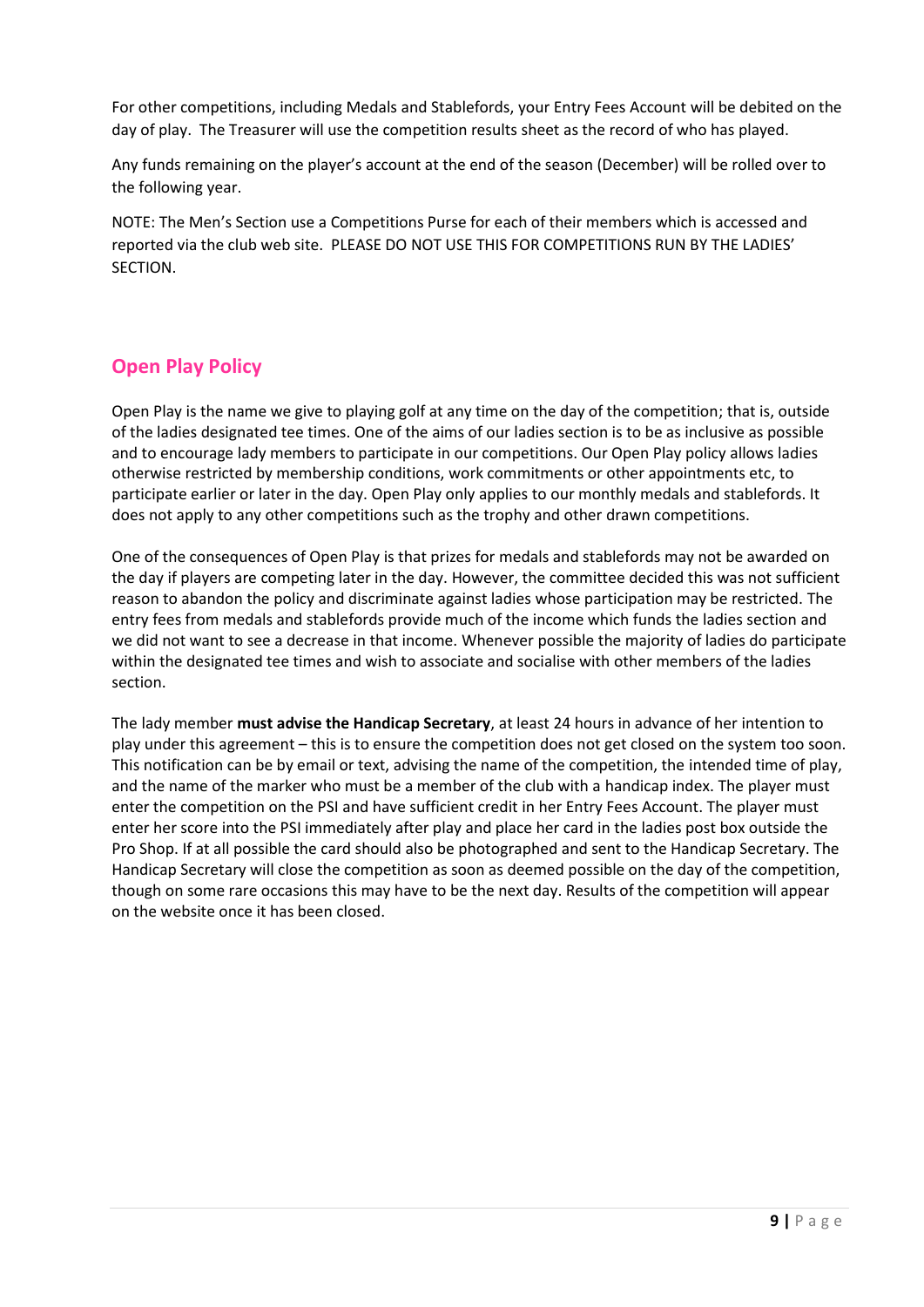## **How to Use the Club Website**

**Members Login –** The membership manager provides you with your login details. Your user id will be your name (firstnamelastname). Your password can easily be changed to something you can remember by going in to 'My Profile' and then 'Edit My Profile' and typing your new password in to the relevant box and then clicking on the 'Update Profile' button.

The club website looks different depending on how you access the member's area. There is a desktop version which is what you'll see if you've logged on via a PC and it looks like this:



There is also a mobile version which is what you'll see if you log on using your smart phone.

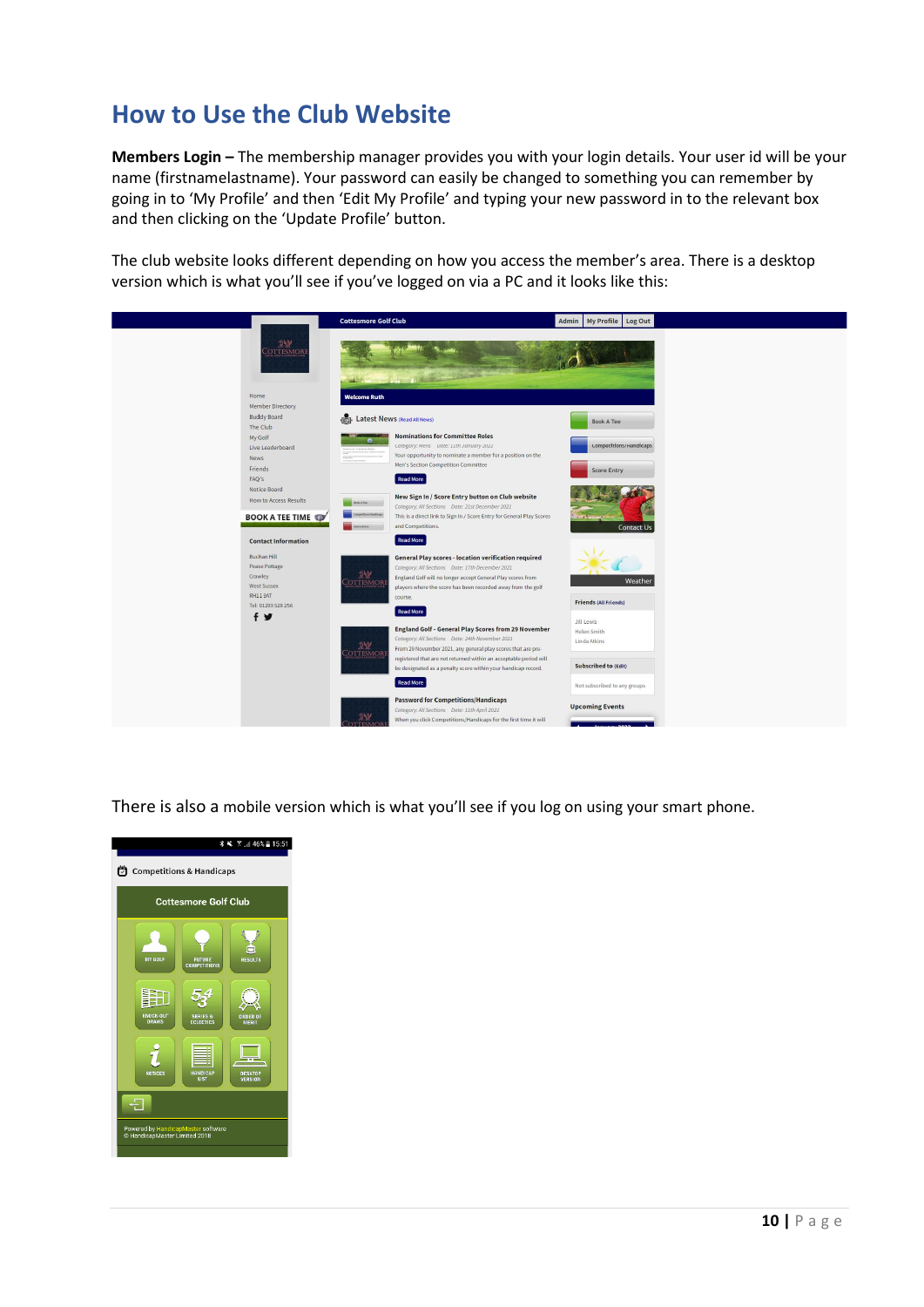#### **Booking in to Ladies Competitions**

**Desktop Version** – To book in to a Ladies Competition you need to click on the blue 'Competitions/Handicaps' button and then click on 'Future Competitions'.

**NB** Do not click on the green 'Book a Tee' button as this is used only when you want to book an independent tee time with the Pro Shop using your EliteLive One Account.

#### **Smartphone** – **Click on the 'Future Competitions' icon.**

You will see a calendar of future dated competitions (all sections). Competitions that are open for bookings will have a 'Book' button and also allow you to view who has already entered; and some will already have a 'Start Sheet' indicating that they are closed and the draw has been made.

You can book yourself into the competition by clicking on 'Book'. This takes you into the Booking Sheet screen which includes a notice with information about the competition. Depending on the format of the competition you can either book a specific tee time or book to be included in the draw.

To withdraw from a competition just click again on 'Book' and you have the option to 'Cancel My Booking'.

#### **Other Useful Features on the Website**

You can view competition results in 'Handicaps and Recent Competitions' or in 'Results' on Green App; and keep up to date with the latest position in knock-outs, eclectics and any 'best of' series.

In the 'My Golf' section you can view your Playing History which includes all your competition results, your Handicap Scores (from England Golf), an analysis of your playing performance in each competition. You can see a hole by hole analysis of your recent competitions, and you can see under 'My Future Competitions' all the competitions you are booked in to and any tee times.

The 'Noticeboard' section includes links to useful documents such as this one, the Competitions File, the Roll of Honour, the ladies contact list (password protected), and minutes of our committee meetings.